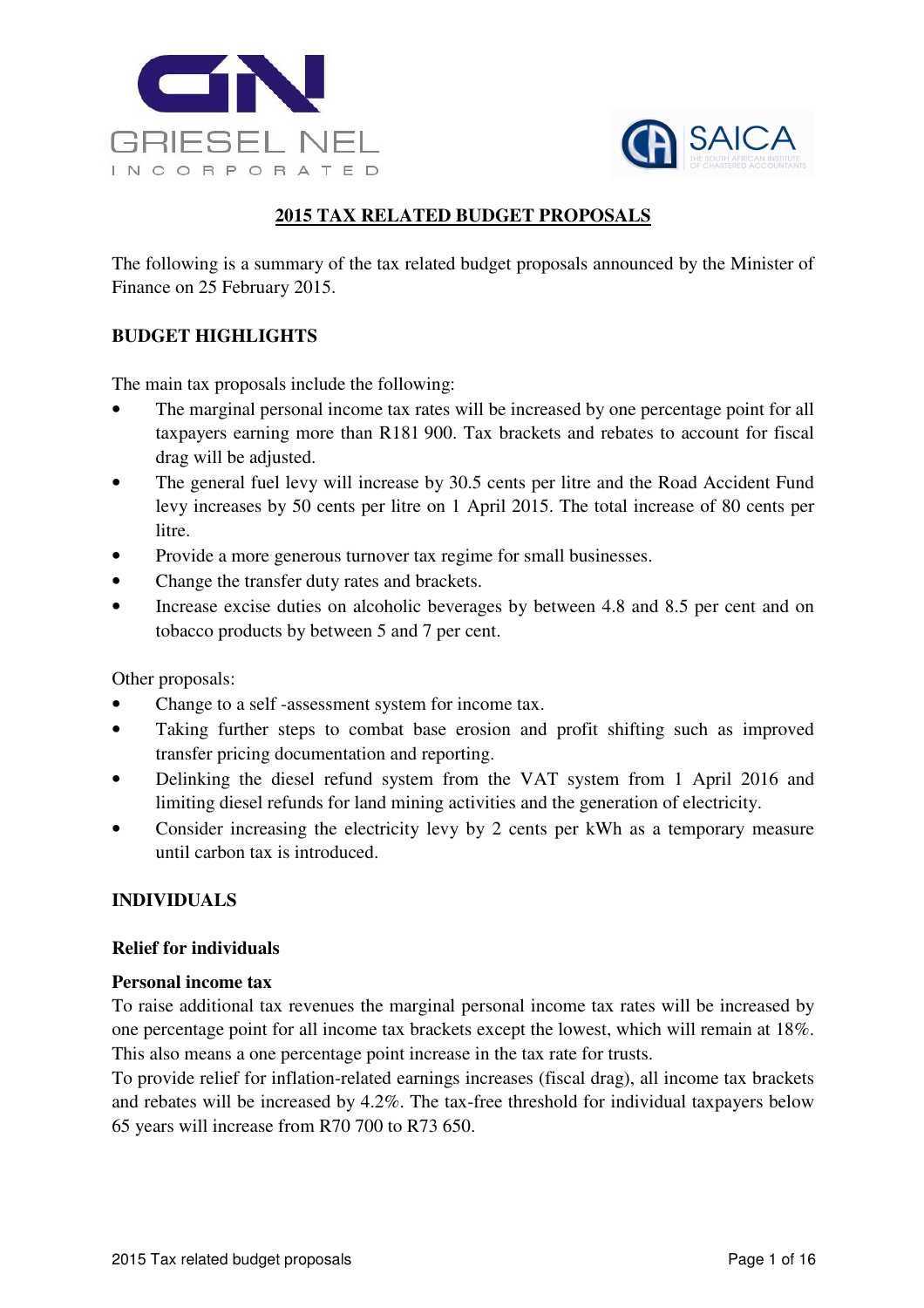## **Exemption for interest and dividend income**

The annual exemption on interest earned by individuals younger than 65 years (R23 800) for individuals 65 years and older (R34 500) remains the same. The tax free investments become effective 1 March 2015 and apply to approved investments of up to R30 000.

### **Contributions**

### **Medical tax credits**

Monthly medical scheme fee tax credit will from, 1 March 2015 be increased from R257 to R270 per month for the first two beneficiaries. In respect of each additional beneficiary from R172 to R181.

### **Employees' tax**

Employees over 65 are experiencing a decrease in their take-home pay as a result of the move to medical tax credits, although they may claim back some of these amounts on assessment after the end of the tax year. To alleviate this burden, it is proposed that medical tax credits related to medical scheme contributions be taken into account for both PAYE and provisional tax purposes.

### **Other tax proposals affecting individuals**

### **Employee share schemes**

The interrelationships in the application of section 8C of the Income Tax Act, including the taxation of directors and employees on vesting of equity instruments; the attribution of capital gains to beneficiaries; the income tax exemption of dividends; and the employees' tax provision related to the return of capital, will be reviewed to remove anomalies.

#### **Income and disposal to and from deceased estates**

Section 25 of the Income Tax Act provides that no income or disposal is triggered in the deceased's hands upon death, but that income may be recognised in the hands of the deceased estate, heir or legatee. Paragraph 40 of the Eighth Schedule, however, recognises capital gains and losses upon death. To address the anomalies created when the two regimes interact, the provisions will be examined and amendments may be proposed.

## **Withdrawal from retirement annuity funds by non-residents**

Non-residents who move to South Africa for a fixed term of employment often contribute to a retirement annuity fund to continue saving for retirement in a tax-efficient manner. The current definition of "retirement annuity fund" does not allow these individuals to withdraw the amounts they have saved over this fixed term if they return to their home countries. In contrast, if South Africans emigrate, they are allowed to withdraw their retirement annuity interest. The mismatch in treatment will be reviewed.

#### **Harmonisation of the treatment of retirement funds**

The taxation of contributions and the rules on compulsory annuitisation for pension funds, provident funds and retirement annuity funds will change from 1 March 2016. The level of deductible contributions will be limited to 27.5 per cent of the greater of taxable income or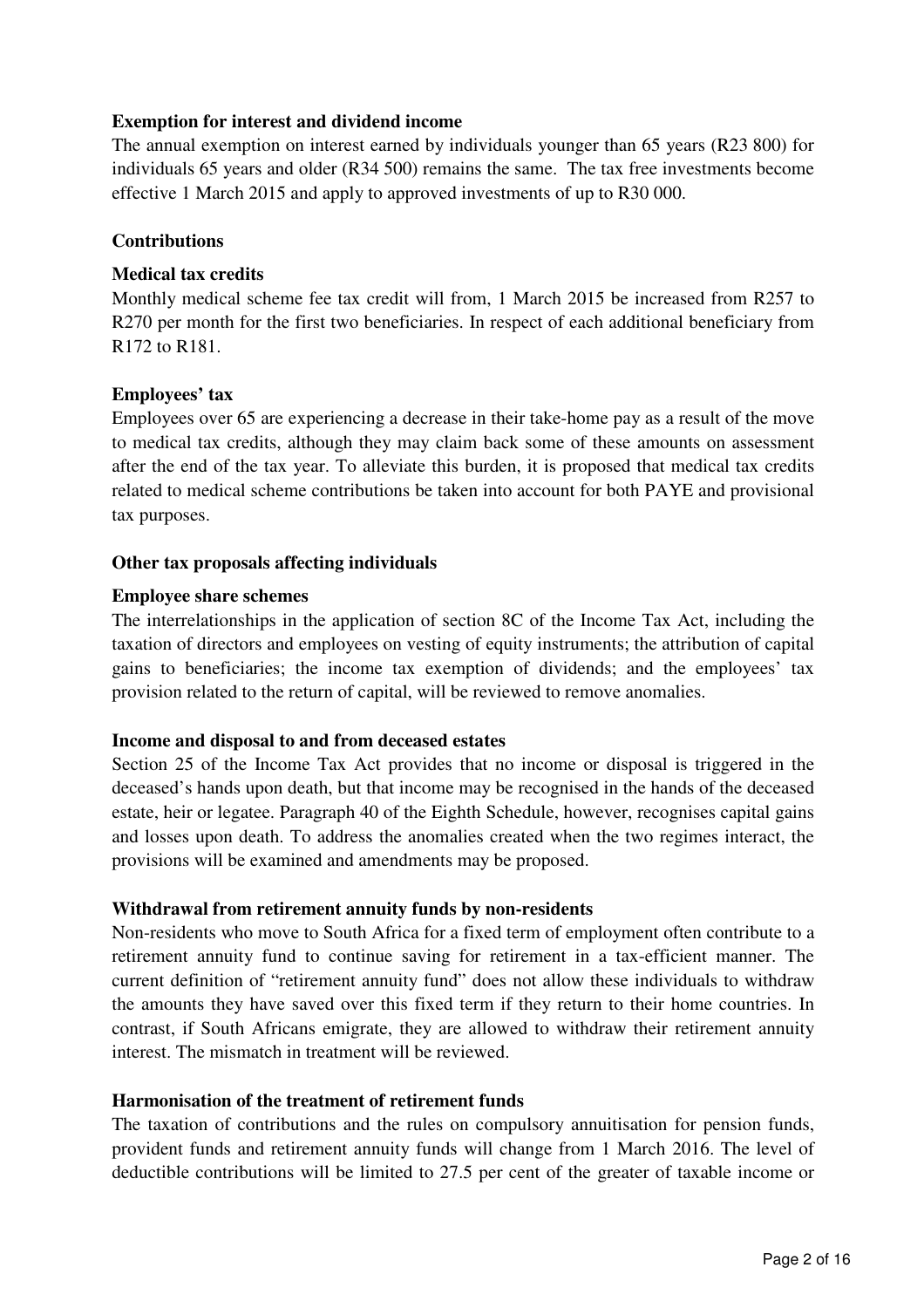remuneration per year. An additional amendment will be investigated to correct an omission in 2013 that inadvertently excludes some retirement funds that enjoy the benefit of higher deductions without being subject to the uniform annuitisation rules.

### **A maximum age for the preservation of retirement assets**

From 1 March 2015, a retirement fund member may defer the drawing of their retirement income until after their retirement date (if the retirement fund allows). This will provide greater flexibility for retirement fund members and encourage the preservation of retirement assets. However, to limit tax planning opportunities, it is proposed that a maximum age at which withdrawals must be taken be introduced. This is in line with other countries that have similar retirement funding arrangements.

#### **Estate duty and retirement funds**

Amendments in 2008 removed the upper age limit at which an individual was required to purchase an annuity if they had an interest in a retirement annuity fund, and excluded retirement fund benefits from the dutiable estate when a member passed away. These two amendments have made it possible for some individuals to avoid estate duty by transferring their assets into a retirement annuity fund before their death. In the deceased's tax calculation, lump sums paid to the estate are subject to the lump sum retirement taxable. However, lump sums equal to amounts above the allowable deduction (non-deductible contributions) are not subject to the lump sum tax table or estate duty.

To eliminate the potential to avoid estate duty, government proposes that an amount equal to the nondeductible contributions to retirement funds be included in the dutiable estate when a retirement fund member passes away.

## **COMPANIES**

## **Corporate tax rates**

No change is proposed to corporate tax rates.

#### **Turnover tax for micro businesses**

The turnover tax regime was introduced to limit the compliance burden on micro businesses with annual turnover of up to R1 million. These rules eliminate the need for a great deal of paperwork and compliance expenses. The Davis Tax Committee recommended that this incentive be made more generous to improve the participation of small businesses in the economy and the tax system. Government proposes to adjust the rates and thresholds to make the turnover tax more attractive**.** 

## **Bus rapid transit payments to affected taxi operators**

In 2010, government introduced the bus rapid transit system, which resulted in the compensation of affected taxi operators for the loss of potential earnings. It is proposed that the tax treatment of such payments to affected taxi operators be reviewed.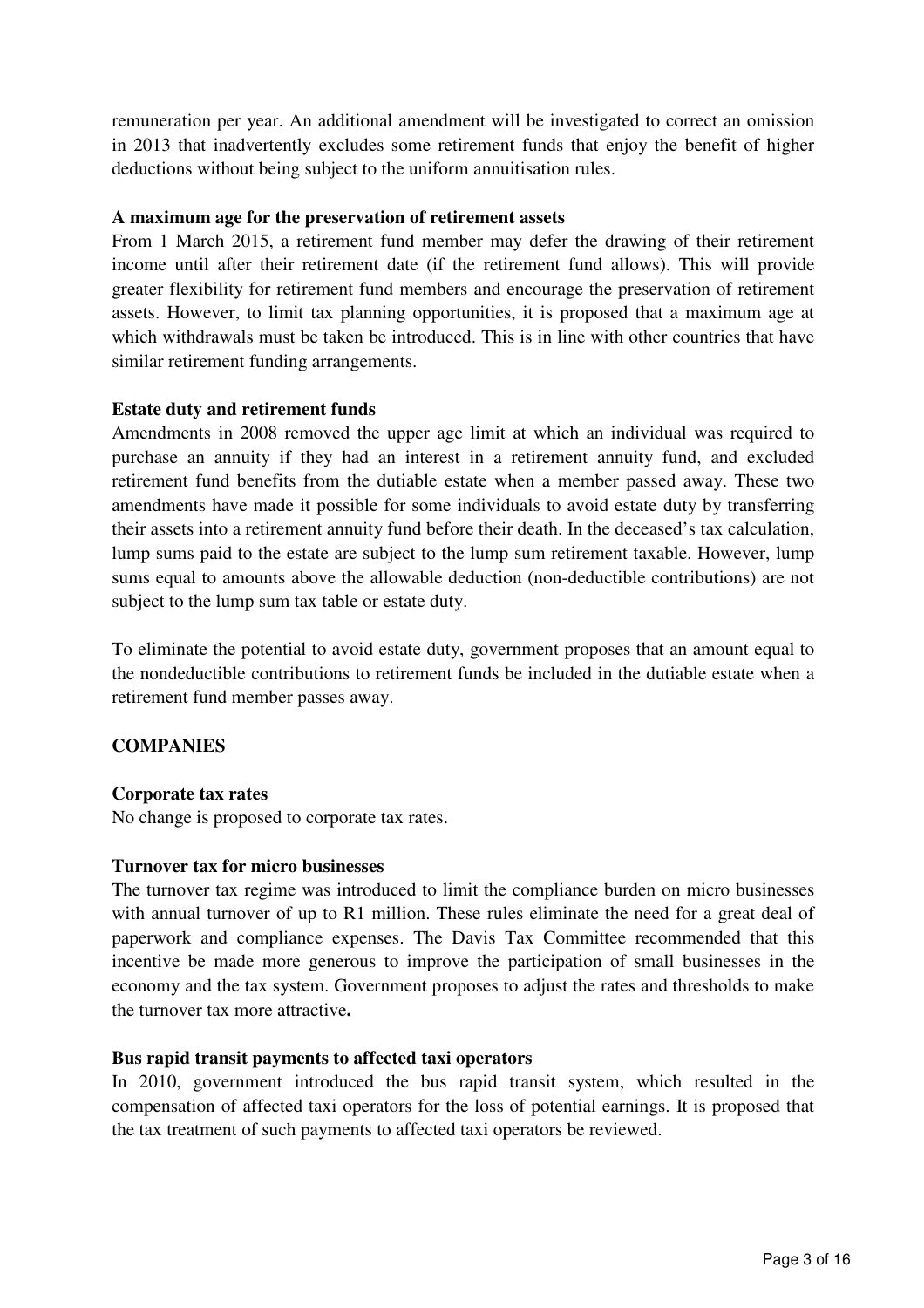### **Corporate reorganisation rules**

*Township developer allowance*: Section 45 of the Income Tax Act makes provision for allowances on capital assets to be transferred in a group. However, the definition of a capital asset in section 41 excludes trading stock. The township developer allowance covers assets that qualify as trading stock, so it cannot be transferred in terms of this section. Government proposes to amend the wording of the section to include the allowance.

*Asset-for-share transaction*: The current anti-avoidance measure in section 42(5) of the Income Tax Act is creating anomalies and needs to be clarified.

*Cross-border intra-group transactions*: Section 45(3A) of the Income Tax Act also applies to cross-border intra-group transactions. However, subparagraph (c) of this section creates anomalies. It is proposed that this subparagraph be amended to clarify that the provisions of this section refer to the same group of companies as defined in section 1(1) of the Act.

### **Distribution and issue of shares for no consideration**

The current wording in section 40C of the Income Tax Act creates anomalies when a company distributes shares internally. It is proposed that changes be made to clarify that the section's provisions only apply to the issue of shares, not their distribution.

#### **Amounts from disposal of shares**

Government will consider the provisions of section 9C of the Income Tax Act to address the problem of return of capital after a taxpayer has held a share for a period of three years, as well as the meaning of the term "disposal" for the purpose of this section.

#### **Cancellation of contracts**

If a contract is cancelled, it is expected that the parties will be restored to the status quo before the transaction. However, it is argued that the cancellation of contracts results in the rebasing of the asset's base cost, leading to zero capital gain or capital loss. This is prevalent between connected persons. It is proposed that this potential anomaly be removed.

#### **Third-party-backed shares**

In 2014, changes were made in the Income Tax Act regarding the refinancing of third-partybacked shares for qualifying transactions and limited pledges. Further refinements are needed to clarify the requirements or meaning of "qualifying purpose" to further the provisions' objectives.

#### **Sharia-compliant financing arrangements**

Tax legislation recognises certain forms of Islamic finance as equivalent to traditional finance entailing interest. In 2014, changes were made in the Income Tax Act to include public entities in the Islamic finance arrangements and to extend the definition of *sukuk* to include other entities. To create a more enabling environment for Islamic finance, it is proposed that the *murabaha* and sukuk financing arrangements be extended to listed entities and that section 8A of the Securities Transfer Tax Act be amended to cater for *murabaha* transactions.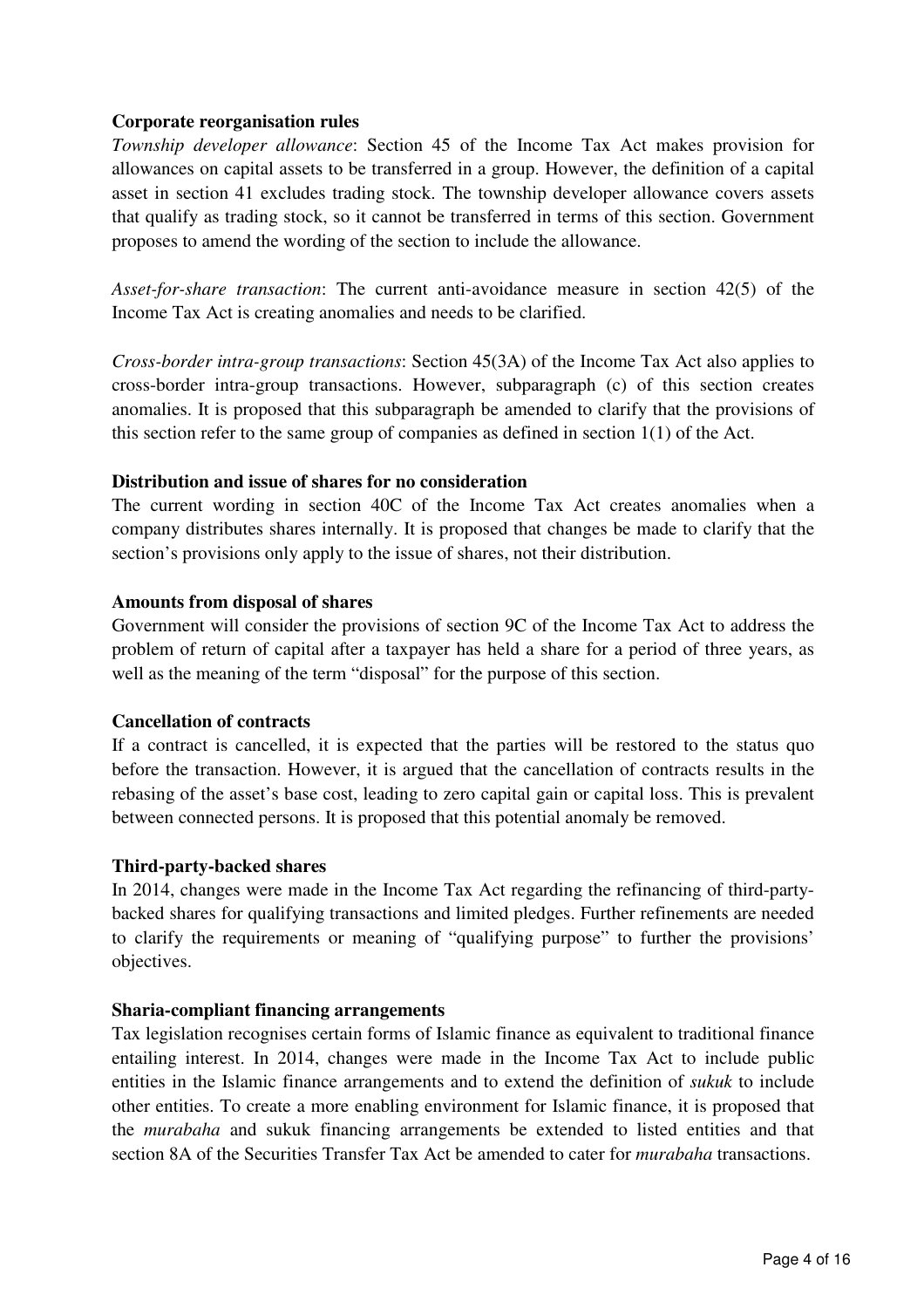## **REAL ESTATE INVESTMENT TRUSTS (REITS)**

In 2012, a special tax dispensation for listed REITS was introduced in the Income Tax Act. The provisions of section 25BB will be refined to remove anomalies.

### **Unlisted property-owning companies**

Unlisted property-owning companies marketed to the general public or held by institutional investors do not qualify for the same special tax dispensation as listed REITS. Government proposes that unlisted property-owning companies should qualify for the same tax treatment if they become regulated. A regulatory framework for unlisted property-owning companies will be developed.

### **Hedge funds**

Government proposes that hedge funds be declared as collective investment schemes, subjecting them to similar rules as other collective investment schemes in terms of the Collective Investment Schemes Control Act (2002). Tax amendments will be considered to minimise any inadvertent tax consequences that may arise from the restructuring of regulated hedge funds.

### **Securities lending arrangements**

The transfer of collateral in a securities lending arrangement provides the lender with confidence that they will not lose the underlying value of the securities lent, which increases liquidity in this market.

Government proposes to review the tax treatment of the transfer in beneficial ownership of collateral to reduce any negative effects on acceptable business practices and limit the use of collateral in possible tax avoidance arrangements. In addition, the current tax treatment of securities lending arrangements will be reviewed to account for corporate actions during the term of such arrangements.

#### **Introduction of the SAM basis of regulating long-term insurers**

In 2016, the Financial Services Board intends to implement Solvency Assessment and Management (SAM), a risk-based supervisory regime for long- and short-term insurers. The SAM basis of valuing policyholder liabilities is not in line with the current tax treatment. To take account of SAM, government proposes a new valuation method for the policyholder liabilities of long-term insurers. The new approach will be based on an adjusted International Financial Reporting Standards method of valuation.

## **Research and development incentive**

The research and development (R&D) tax incentive was introduced to boost R&D as a percentage of gross domestic product, and to encourage knowledge transfer and skills development. For expenditure to qualify for the tax incentive in terms of the Income Tax Act, the taxpayer must submit an application for approval to the adjudication committee. However, the backlog in the approval process is creating difficulties, especially for smaller businesses, which have to wait months for approval. Measures will be considered to ensure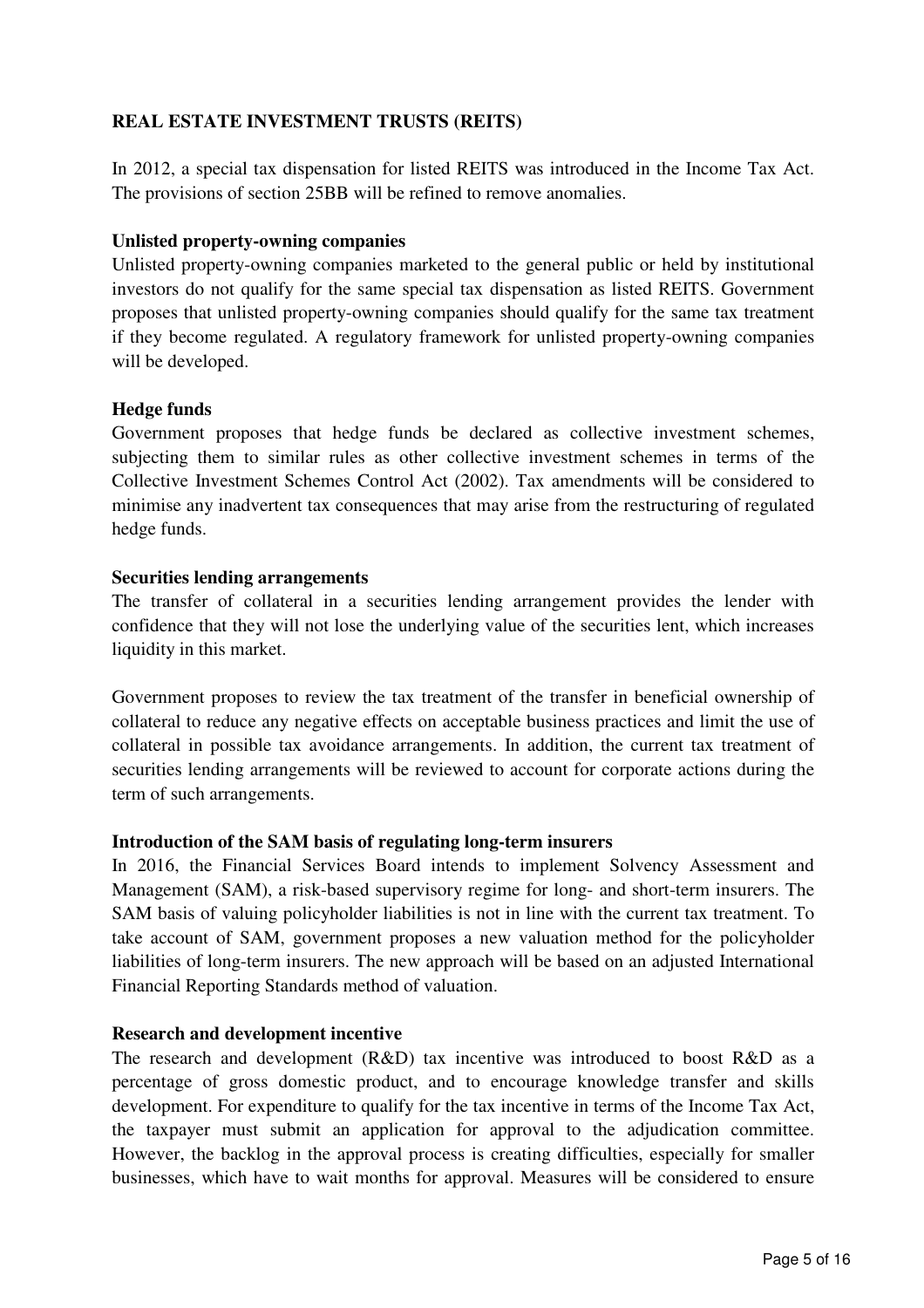that taxpayers are not disadvantaged by undue delays by the adjudication committee. The issue of third-party funding for R&D activities will also be considered.

### **Government grants**

Government will review the tax treatment of government grants to remove unintended anomalies, as well as the regulatory mechanism relating to these grants. Government aims to address anomalies related to grants that were not previously listed, the claiming of deductions on tax-exempt grants, and grant relationships with public-private partnerships.

### **Revision of manufacturing assets deduction**

Section 12C of the Income Tax Act makes provision for an accelerated depreciation deduction for manufacturing assets, provided that the assets are directly used by the taxpayer for the purposes of his or her trade. Due to changes in the business models of some manufacturing activities, government will review the conditions of the granting of this allowance without undermining the current limitation provisions in section 23D of the Income Tax Act.

#### **Film incentives**

Government will refine film incentives in section 12O of the Income Tax Act to remove anomalies arising as a result of the interaction of its provisions with other provisions in the Income Tax Act.

### **INTERNATIONAL**

#### **Withdrawal of special foreign tax credits for service fees sourced in South Africa**

The special foreign tax credit for withholding taxes imposed on South African residents by foreign countries for services rendered in South Africa for clients who were residents in those countries resulted in a significant compliance burden to both taxpayers and SARS. Some taxpayers are also exploiting this relief. As a result, it is proposed that the special foreign tax credits for services be withdrawn.

#### **Capital gains tax implications on cross-issue of shares**

In 2013, government amended the Income Tax Act to counter base erosion and profit shifting. If a South African resident company issues shares as a consideration for an acquisition of shares in a foreign company, it will result in a capital gain for the resident company. Although the concerns that led to the changes in tax legislation are understood, these changes may affect legitimate commercial transactions, curtailing the growth and expansion of South African multinationals. Government will consider relaxing the provision's requirements, without losing sight of the initial policy intent, which is to counter untaxed corporate migration out of South Africa.

#### **Controlled foreign company rules**

The controlled foreign company (CFC) diversionary rules to prevent the shifting of income offshore through the sale of goods by a CFC to a connected resident were removed in 2011. CFC rules have proven less effective in immediately addressing profit shifting by South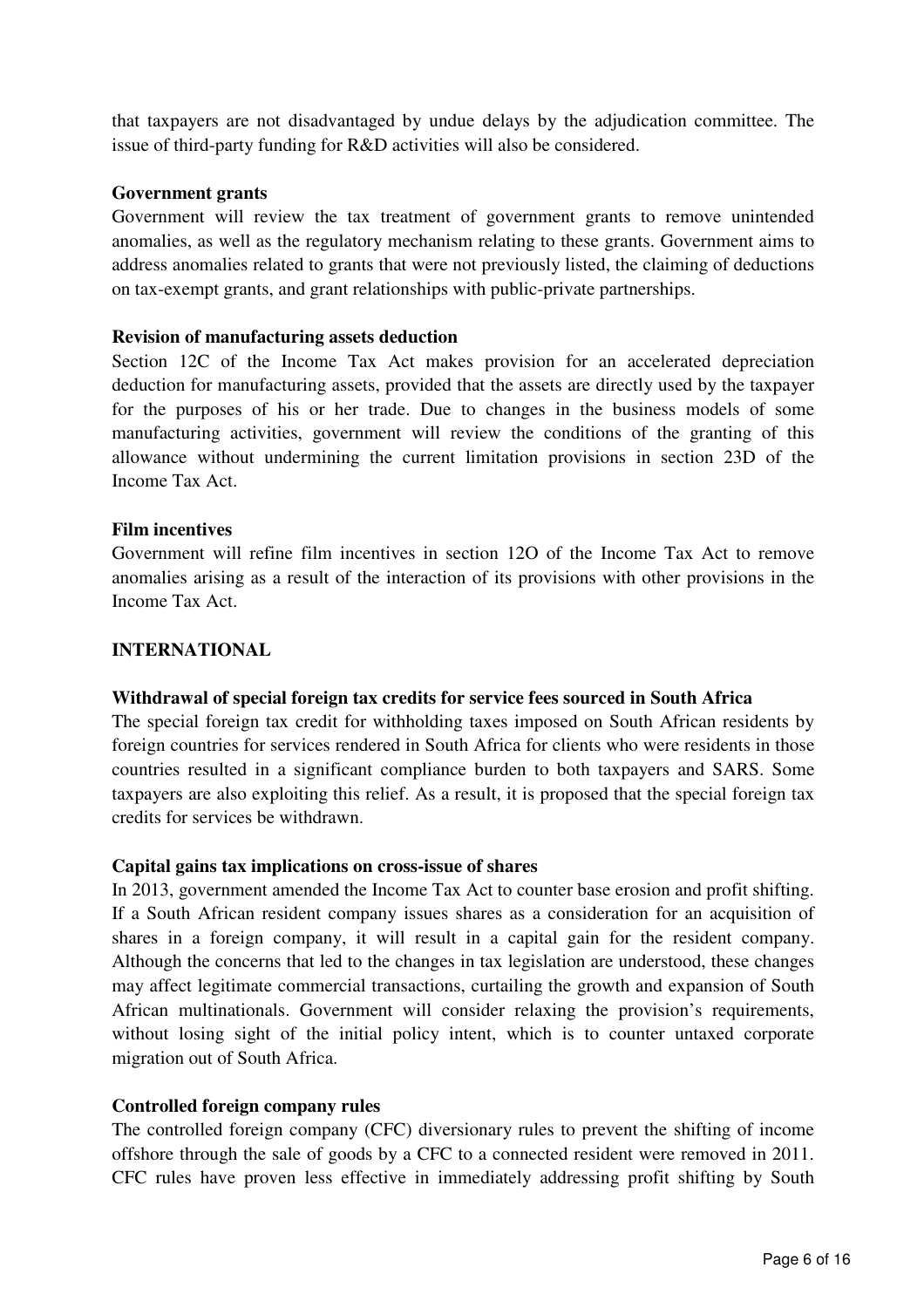African resident companies. Although transfer pricing rules can be applied in these circumstances, the CFC diversionary rules are more effective in taxing profits from these transactions. It is proposed that diversionary rules applicable to the sale of goods by a CFC to a connected resident be reinstated. In addition, consideration will be given to allowing CFCs held by interposed trusts to be subject to tax in South Africa.

### **Sale of immovable property by non-residents**

*Withholding on disposal of immovable property by non-residents*: Section 35A of the Income Tax Act states that a purchaser does not need to withhold tax from a deposit "until the agreement for that disposal has been entered into". It is proposed that the wording should be amended to clarify the timing of the withholding.

*Definition of immovable property*: The definition of immovable property in paragraph 2(2) of the Eighth Schedule will be aligned with the definition in the Organisation for Economic Cooperation and Development's model tax treaty, specifically the definition related to the right to work mineral deposits.

### **Withholding tax on interest**

## *(SAICA comment: the withholding tax becomes effective 1 March 2015)*

*Definition of interest*: It is proposed that interest for withholding tax purposes be defined. This will ensure that there is no confusion with other definitions related to interest in the Income Tax Act.

*Alignment of section 50B(1) with section 9(2)(b) of the Income Tax Act:* The provisions of these sections should be aligned to provide for exemption for interest paid to a non-resident for debt owed by another non-resident, unless the other non-resident was present in South Africa for a period exceeding 183 days or the debt claim is effectively connected to a permanent establishment in South Africa.

#### **Withholding tax on service fees**

The section will be reviewed to clarify definitions and remove any anomalies.

#### **Excise duty**

Customs and excise duties in the Customs and Excise Act (part 1 and section A of part 2 of schedule 1) will be amended with effect from 25 February 2015.

## **ENVIRONMENTAL TAXES**

#### **Carbon Tax**

Two discussion documents were published in 2013 and 2014 and the proposed carbon tax has been further refined after a review of the comments received. The potential use of carbon offsets was well received as a cost-effective mechanism to reduce greenhouse gas emissions and taxpayers' carbon tax liabilities. The tax design seeks to minimise potential adverse effects on low-income households and industry competitiveness. The publication of the draft carbon tax bill later in 2015 will allow for a further period of consultation. This will also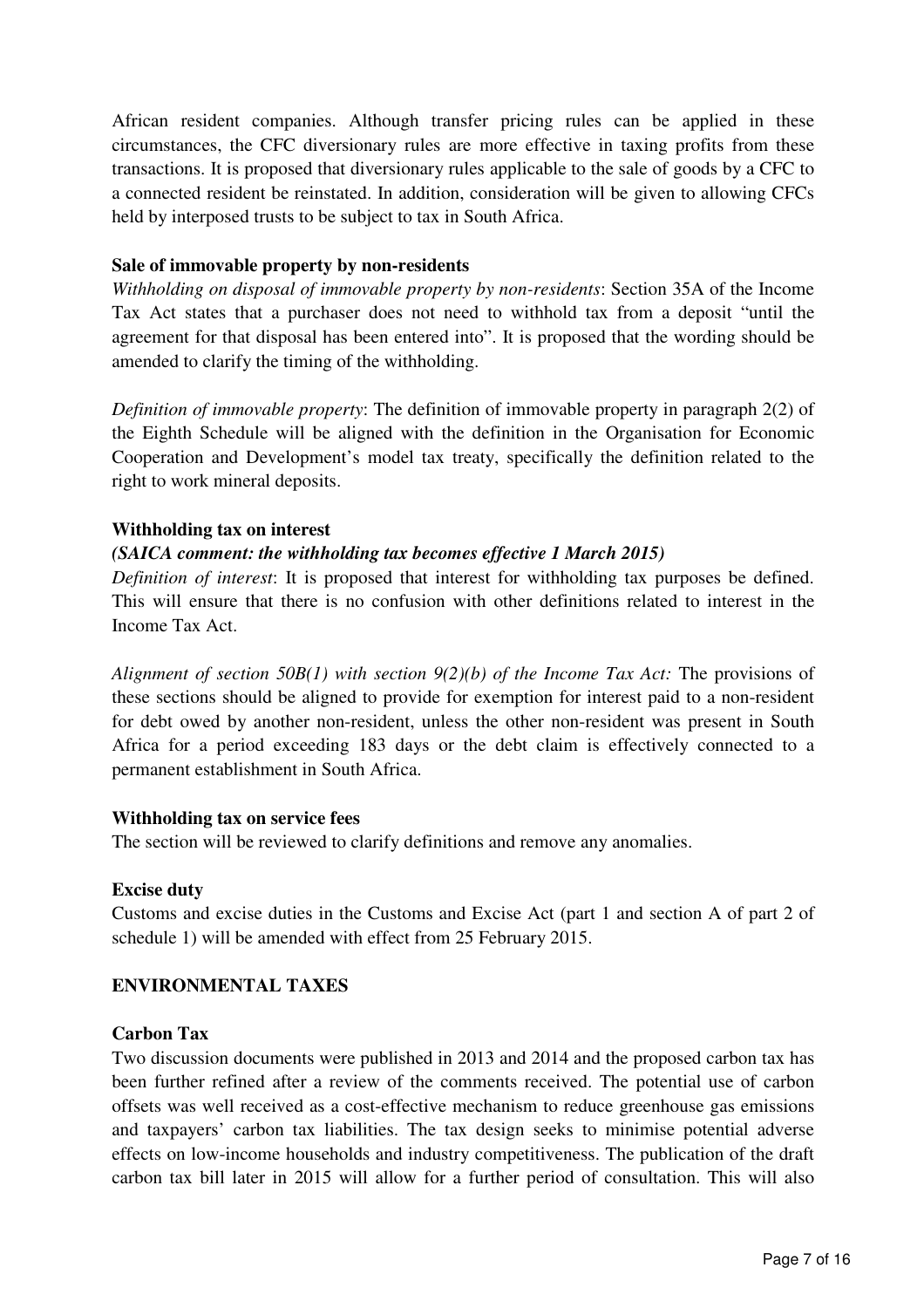allow for the tax to be aligned with the proposed carbon budgets. Amendments to the customs and excise act will be effected to provide for the administration of the carbon tax.

## **Energy-efficiency savings tax incentive**

The energy-efficiency savings tax incentive will be increased from 45 c/kWh to 95 c/kWh and extended to cogeneration projects. This incentive was introduced in November 2013 to complement the proposed carbon tax. It encourages firms to support a greener economy. Businesses can claim deductions based on energy saved. In future, this allowance will be funded through a recycling of revenues from the carbon tax.

### **Tyre levy**

South Africa generates an estimated 108 million tonnes of waste each year, of which only 10 per cent is recycled. Government has designed additional environmental levies on a range of waste streams to help divert waste away from landfills towards reuse, recycling and recovery. Government proposes a tyre levy, with effect from the last quarter of 2015, to be implemented through the Customs and Excise Act and collected by SARS. The existing levy arrangements for tyres as per the Department of Environmental Affairs' regulations will be replaced with the proposed tyre levy. Revenues from the levy will be deposited into the National Revenue Fund, and an on-budget allocation will be made available through the budget of the Department of Environmental Affairs for the recycling of waste tyres and other waste streams.

### **INDIRECT TAXES**

## **VALUE-ADDED TAX (VAT)**

#### **Educational services**

Educational services are currently exempt from VAT, but there are uncertainties around the exact definition of "educational services" and the VAT treatment of certain expenditures, such as accommodation and the provision of meals. The Davis Tax Committee is reviewing the VAT implications for educational institutions, and its conclusions will guide potential changes.

#### **Thresholds for payment basis**

To help with cash flow, some vendors with annual taxable supplies below R2.5 million are allowed to account for VAT on a payment basis rather than an accrual basis. These vendors must be natural persons or unincorporated bodies of which all members are natural persons. The Davis Tax Committee is reviewing this provision. There may be scope to increase the threshold and/or broaden the application to include incorporated businesses under this regime. However, the abuses previously experienced when businesses on the accrual basis transact with businesses on the payment basis will have to be addressed**.**

#### **Regulation prescribing foreign electronic services**

The regulations prescribing electronic services will be updated to include software and other electronic services and to remove some uncertainties.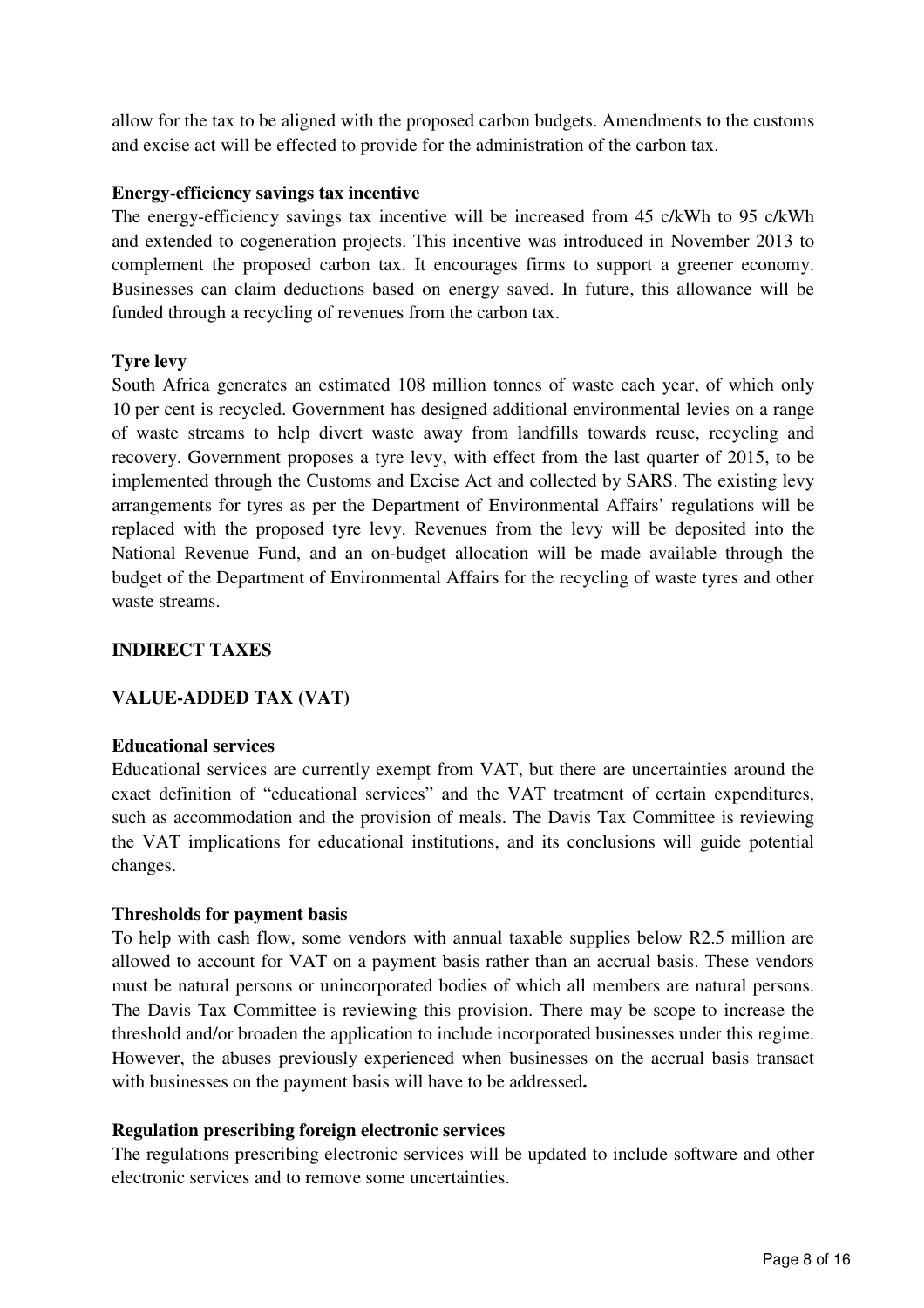## **Adjusted cost**

The definition of "adjusted cost" in section 1 of the VAT Act be amended to deem VAT at the standard rate to be included where the acquisition was subject to VAT at the zero-rate**.**

### **Commercial accommodation**

The definition of "commercial accommodation" in section 1(1) of the VAT Act states that an establishment is a commercial accommodation if it regularly or systematically supplies the listed supplies and where the total annual receipts from such supplies exceed (or are expected to exceed) R60 000 in a period of 12 months. It is proposed that the registration and threshold requirements of a commercial accommodation be reviewed.

### **Diesel refund system**

The diesel refund system's implementation has experienced technical and administrative challenges and the system's administration will be comprehensively reviewed. While the review is under way, steps will be undertaken to deal with some of the immediate challenges. This includes, among others, disputes over refunds for subcontracting in the mining sector through cession mining licences in terms of the Mineral and Petroleum Resources Development Act (2002). In the farming sector, attention will be given to rules for sugarcane contract farming and issues related to small-scale

## **TAX ADMINISTRATION**

### **Self-assessment system for income tax**

Amendments to the Income Tax Act are proposed to provide for the move to an income tax self-assessment system.

## **Appeal and dispute resolution procedures for customs and excise**

Uniform appeal and dispute resolution procedures for taxes administered by SARS are proposed by aligning the procedures under the Customs Control Act (2014), the Customs Duty Act (2013) and the Customs and Excise Act (1964) with dispute resolution procedures under the Tax Administration Act (2011).

# **NATIONAL GAMBLING TAX BILL**

The national gambling tax bill will be processed in 2015.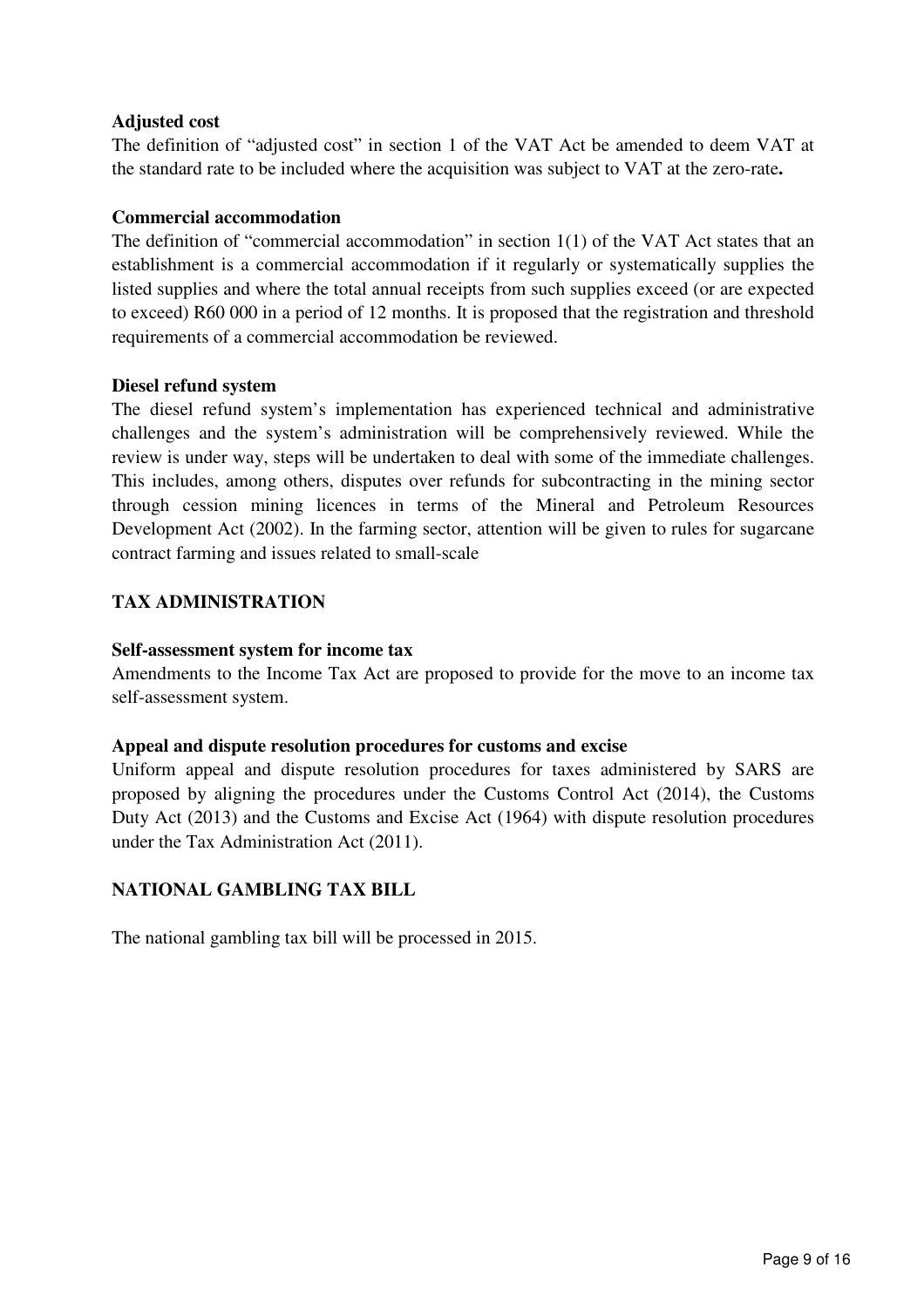# **TAX GUIDE**

# **Individuals and trusts**

| Income tax rates for natural persons and special trusts |                                              |  |
|---------------------------------------------------------|----------------------------------------------|--|
| Year of assessment ending 28 February 2016              |                                              |  |
| Taxable income (R)                                      | <b>Taxable rates</b>                         |  |
| $0 - 181900$                                            | 18% of each $R1$                             |  |
| $181901 - 284100$                                       | $32\,742 + 26\%$ of the amount above 181 900 |  |
| $284101 - 393200$                                       | 59 314 + 31\% of the amount above 284 100    |  |
| $393\ 201 - 550\ 100$                                   | 93 $135 + 36\%$ of the amount above 393 200  |  |
| 550 101 - 701 300                                       | 149 619 + 39% of the amount above 550 100    |  |
| 701 301 and above                                       | 208 587 + 41\% of the amount above 701 300   |  |

### **Natural persons**

| <b>Tax thresholds</b> |         |         |
|-----------------------|---------|---------|
|                       | 2014/15 | 2015/16 |
|                       | R       | R       |
| Below 65 years of age | 70 700  | 73 650  |
| Aged 65 and below 75  | 110 200 | 114 800 |
| Aged 75 and over      | 123 350 | 128 500 |

| <b>Tax rebates</b>                               |           |         |
|--------------------------------------------------|-----------|---------|
|                                                  | 2014/2015 | 2015/16 |
|                                                  | R         | R       |
| Primary – all natural persons                    | 12726     | 13 257  |
| Secondary – persons aged 65 and below 75   7 110 |           | 7407    |
| Secondary – persons aged 75 above                | 2 3 6 7   | 2466    |

### **Trusts**

The tax rate on trusts (other than special trusts which are taxed at rates applicable to individuals) increased from 40% to 41%.

# **Retirement fund lump sum withdrawal benefits**

| <b>Taxable income</b> | <b>Rate of tax</b>                                |
|-----------------------|---------------------------------------------------|
| R                     | R                                                 |
| $0 - 25000$           | $0\%$ of taxable income                           |
| 25 001 - 660 000      | 18\% of taxable income above 25 000               |
| 660 001 - 990 000     | 114 300 + 27% of taxable income above 660 000     |
| 990 001 and above     | $203\,400 + 36\%$ of taxable income above 990 000 |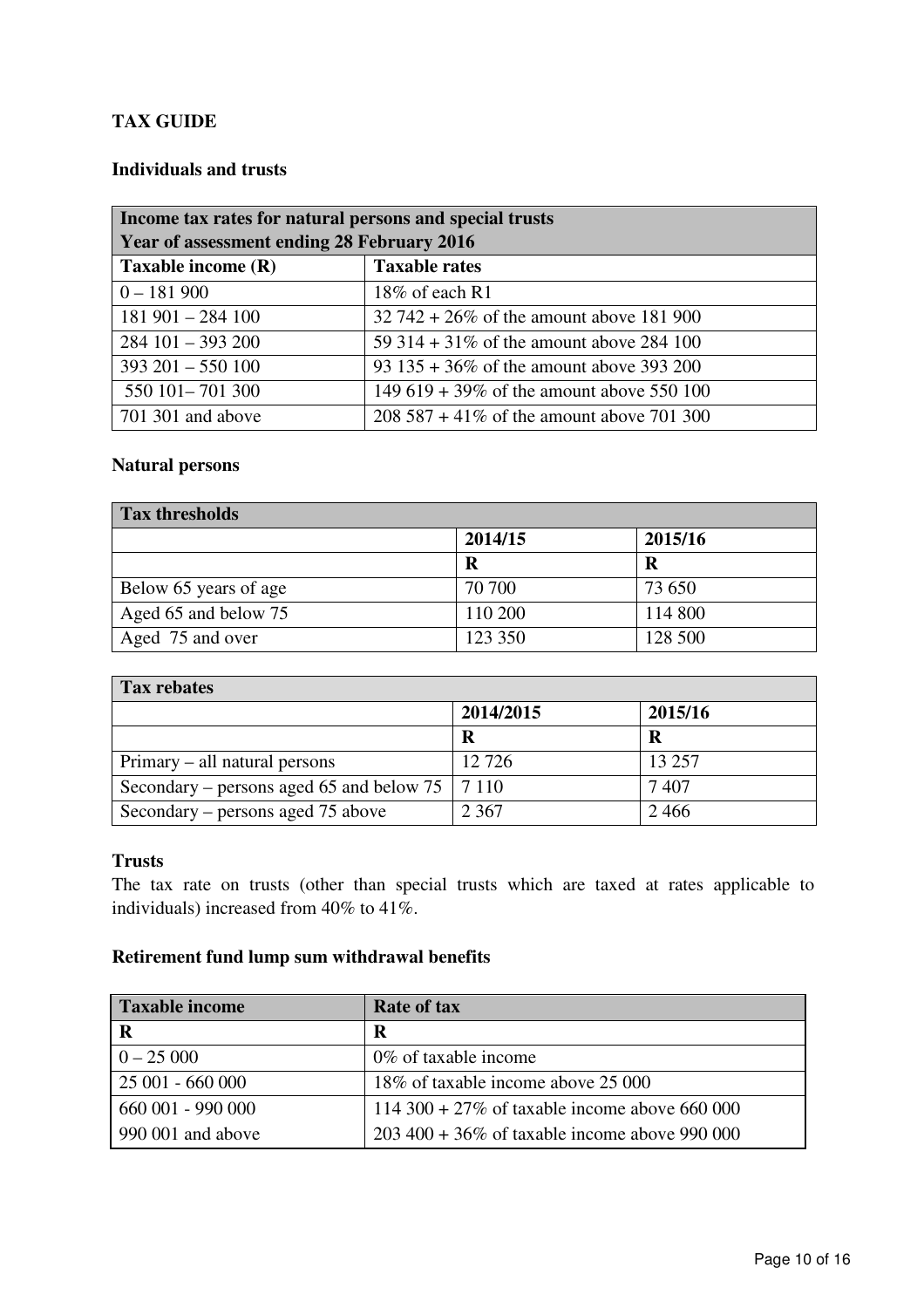Retirement fund lump sum withdrawal benefits consist of lump sums from a pension, pension preservation, provident, provident preservation or retirement annuity fund on withdrawal (including assignment in terms of a divorce order).

Tax on a specific retirement fund lump sum withdrawal benefit (lump sum  $X$ ) is equal to –

- the tax determined by the application of the tax table to the aggregate of lump sum X plus all other retirement fund lump sum withdrawal benefits accruing from March 2009, all retirement fund lump sum benefits accruing from October 2007 and all severance benefits accruing from March 2011; less
- the tax determined by the application of the tax table to the aggregate of all retirement fund lump sum withdrawal benefits accruing before lump sum X from March 2009, all retirement fund lump sum benefits accruing from October 2007 and all severance benefits accruing from March 2011.

| <b>Taxable income</b> | <b>Rate of tax</b>                                  |
|-----------------------|-----------------------------------------------------|
| $\mathbf R$           | R                                                   |
| $0 - 500000$          | $0\%$ of taxable income                             |
| 500 001 - 700 000     | 18% of taxable income above 500 000                 |
| $700001 - 1050000$    | $36000 + 27\%$ of taxable income above 700 000      |
| $1050001$ and above   | $130\,500 + 36\%$ of taxable income above 1 050 000 |

#### **Retirement fund lump sum benefits**

Retirement fund lump sum benefits consist of lump sums from a pension, pension preservation, provident, provident preservation or retirement annuity fund on death, retirement or termination of employment due to redundancy or termination of the employer's trade.

Severance benefits consist of lump sums from or by arrangement with an employer due to relinquishment, termination, loss, repudiation, cancellation or variation of a person's office or employment.

Tax on a specific retirement fund lump sum benefit or a severance benefit (lump sum or severance benefit Y) is equal to  $-$ 

- the tax determined by the application of the tax table to the aggregate of amount Y, plus all other retirement fund lump sum benefits accruing from October 2007 and all retirement fund lump sum withdrawal benefits accruing from March 2009 and all other severance benefits accruing from March 2011; less
- the tax determined by the application of the tax table to the aggregate of all retirement fund lump sum benefits accruing before lump sum Y from October 2007 and all retirement fund lump sum withdrawal benefits accruing from March 2009 and all severance benefits accruing before severance benefit Y from March 2011.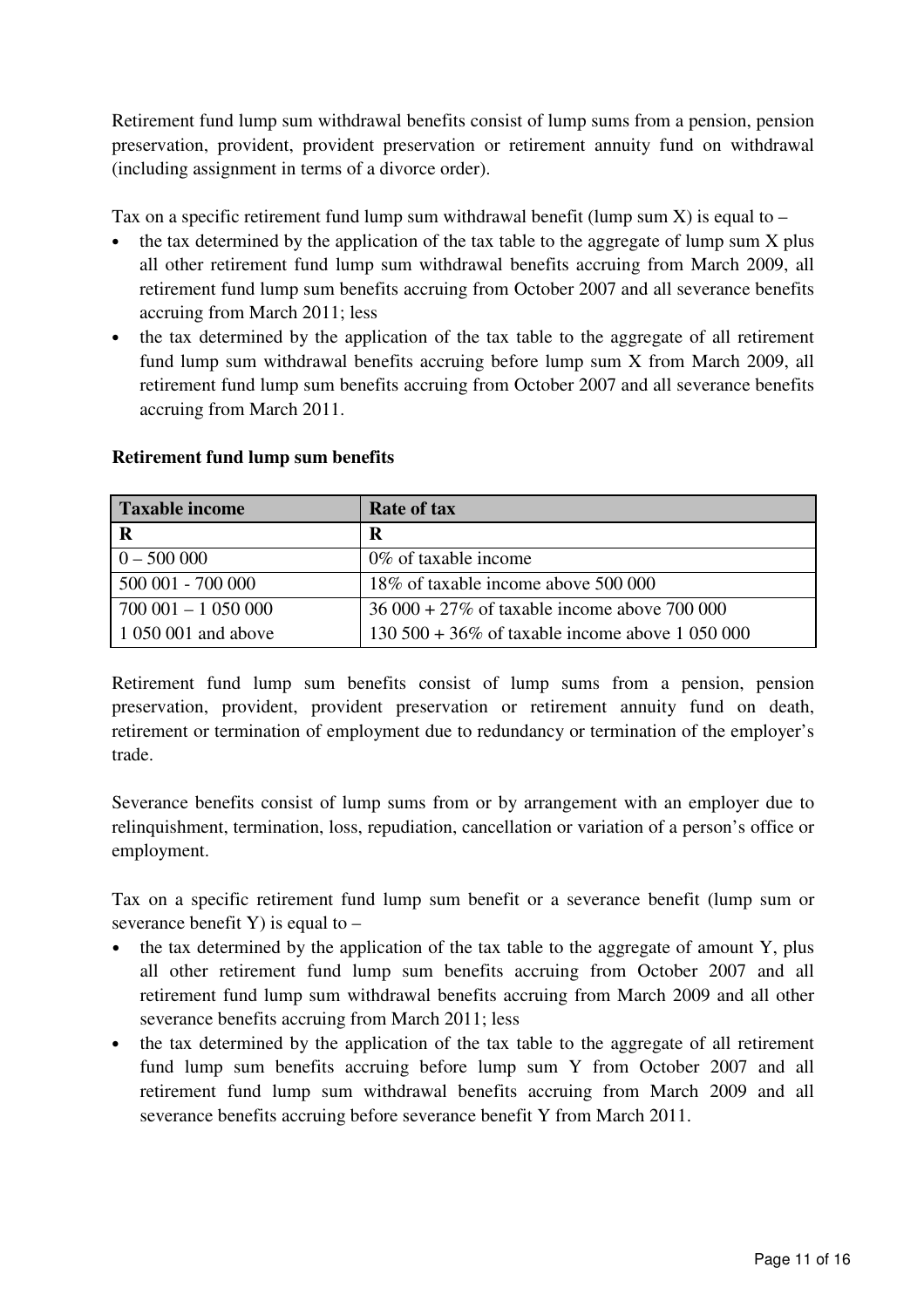## **FOREIGN DIVIDENDS**

Most foreign dividends received by individuals from foreign companies (shareholding of less than 10% in the foreign company) are taxable at a maximum effective rate of 15%. No deductions are allowed for expenditure to produce foreign dividends.

### **EXEMPTIONS**

#### **Interest**

Interest from a South African source earned by any natural person under 65 years of age, up to R23 800 per annum, and persons 65 and older, up to R34 500 per annum, is exempt from taxation.

Interest is exempt where earned by non-residents who are physically absent from South Africa for at least 183 days during the 12 month period before the interest accrues or is received and the debt from which the interest arises is not effectively connected to a fixed place of business of the non-resident in South Africa during that period of 12 months.

#### **DEDUCTIONS**

#### **Current pension fund contributions**

The greater of 7,5% of remuneration from retirement funding employment, or R1 750. Any excess may not be carried forward to the following year of assessment.

#### **Arrear pension fund contributions**

Maximum of R1 800 per annum. Any excess over R1 800 may be carried forward to the following year of assessment.

#### **Current retirement annuity fund contributions**

The greater of 15% of taxable income other than from retirement funding employment, R3 500 less current deductions to a pension fund, or R1 750.

Any excess may be carried forward to the following year of assessment.

### **Arrear retirement annuity fund contributions**

Maximum of R1 800 per annum. Any excess over R1 800 may be carried forward to the following year of assessment.

#### **Donations**

Deductions in respect of donations to certain public benefit organisations are limited to 10% of taxable income (excluding retirement fund lump sums and severance benefits). The amount of donations exceeding 10% of the taxable income is treated as a donation to qualifying public benefit organisations in the following tax year.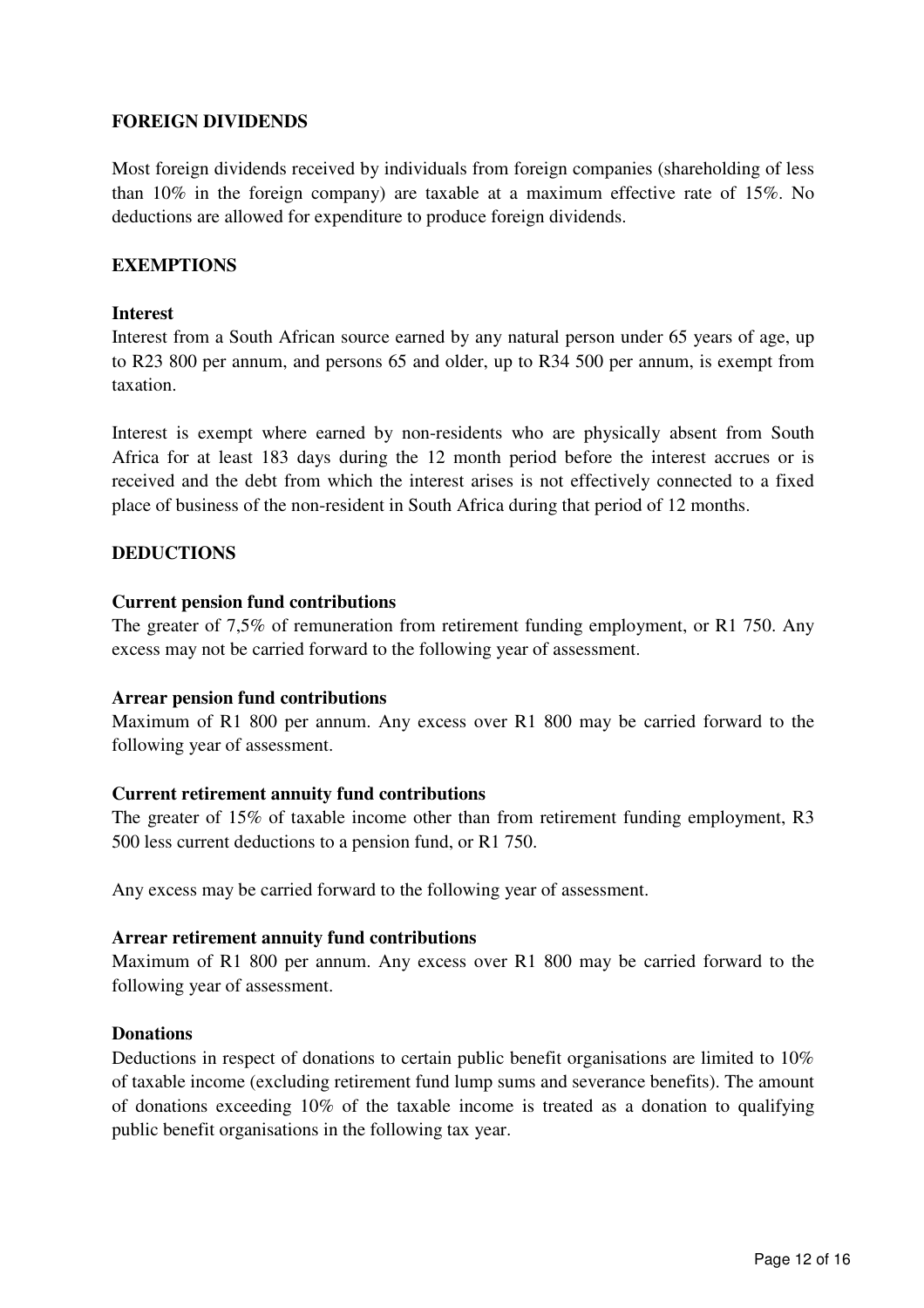## **Allowances**

## *Subsistence allowances and advances*

Where the recipient is obliged to spend at least one night away from his or her usual place of residence on business and the accommodation to which that allowance or advance relates is in the Republic of South Africa and the allowance or advance is granted to pay for—

- meals and incidental costs, an amount of R353 per day is deemed to have been expended;
- incidental costs only, an amount of R109 for each day which falls within the period is deemed to have been expended.

Where the accommodation to which that allowance or advance relates is outside the Republic of South Africa, a specific amount per country is deemed to have been expended. Details of these amounts are published on the SARS website under Legal & Policy / Secondary Legislation / Income Tax Notices / 2015.

## *Travelling allowance*

Rates per kilometre which may be used in determining the allowable deduction for business travel, where no records of actual costs are kept are determined by using the following table.

| Value of the vehicle | <b>Fixed cost</b> | <b>Fuel cost</b> | <b>Maintenance</b> |
|----------------------|-------------------|------------------|--------------------|
| (including VAT)      |                   |                  | cost               |
| R                    | R per annum       | c per km         | c per km           |
| $0 - 80000$          | 26 105            | 78.7             | 29.3               |
| $80001 - 160000$     | 46 50 5           | 87.9             | 36.7               |
| $160001 - 240000$    | 66 976            | 95.5             | 40.4               |
| $240001 - 320000$    | 84 945            | 102.7            | 44.1               |
| $320001 - 400000$    | 102 974           | 109.9            | 51.8               |
| $400001 - 480000$    | 121 886           | 126.1            | 60.8               |
| $480001 - 560000$    | 140 797           | 130.4            | 75.6               |
| Exceeding 560 000    | 140 797           | 130.4            | 75.6               |

**Note:** 

- 80% of the travelling allowance must be included in the employee's remuneration for the purposes of calculating PAYE. The percentage is reduced to 20% if the employer is satisfied that at least 80% of the use of the motor vehicle for the tax year will be for business purposes.
- No fuel cost may be claimed if the employee has not borne the full cost of fuel used in the vehicle and no maintenance cost may be claimed if the employee has not borne the full cost of maintaining the vehicle (e.g. if the vehicle is the subject of a maintenance plan).
- The fixed cost must be reduced on a pro-rata basis if the vehicle is used for business purposes for less than a full year.
- The actual distance travelled during a tax year and the distance travelled for business purposes substantiated by a log book are used to determine the costs which may be claimed against a travelling allowance.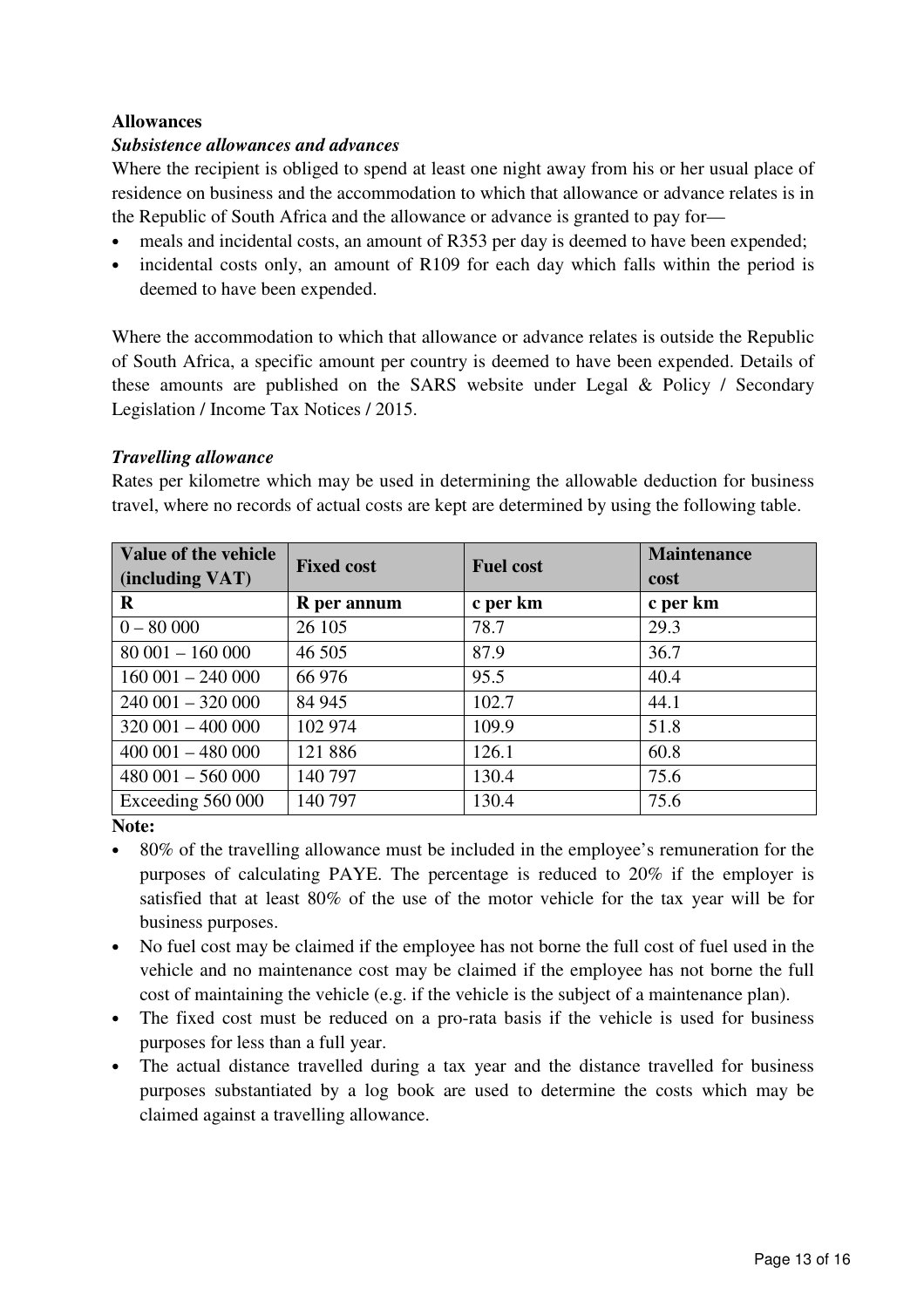## **Alternatively:**

- Where the distance travelled for business purposes does not exceed 8 000 kilometers per annum, no tax is payable on an allowance paid by an employer to an employee up to the rate of 330 cents per kilometer, regardless of the value of the vehicle.
- This alternative is not available if other compensation in the form of an allowance or reimbursement is received from the employer in respect of the vehicle.

## *Other deductions*

Other than the deductions set out above an individual may only claim deductions against employment income or allowances in limited specified situations.

## **FRINGE BENEFITS**

### **Employer-owned vehicles**

- The taxable value is 3,5% of the determined value (the cash cost including VAT) per month of each vehicle. Where the vehicle is–
	- the subject of a maintenance plan when the employer acquired the vehicle the taxable value is 3,25% of the determined value; or
	- acquired by the employer under an operating lease the taxable value is the cost incurred by the employer under the operating lease plus the cost of fuel.
- 80% of the fringe benefit must be included in the employee's remuneration for the purposes of calculating PAYE. The percentage is reduced to 20% if the employer is satisfied that at least 80% of the use of the motor vehicle for the tax year will be for business purposes;
- On assessment the fringe benefit for the tax year is reduced by the ratio of the distance travelled for business purposes substantiated by a log book divided by the actual distance travelled during the tax year;
- On assessment further relief is available for the cost of licence, insurance, maintenance and fuel for private travel, if the full cost thereof has been borne by the employee and if the distance travelled for private purposes is substantiated by a log book.

#### **Interest-free or low-interest loans**

The difference between interest charged at the official rate and the actual amount of interest charged, is to be included in gross income.

#### **Residential accommodation**

The fringe benefit to be included in gross income is the lower of the benefit calculated by applying a prescribed formula or the cost to the employer. The formula will apply if the accommodation is owned by the employer, by an associated institution in relation to the employer, or under certain limited circumstances where it is not owned by the employer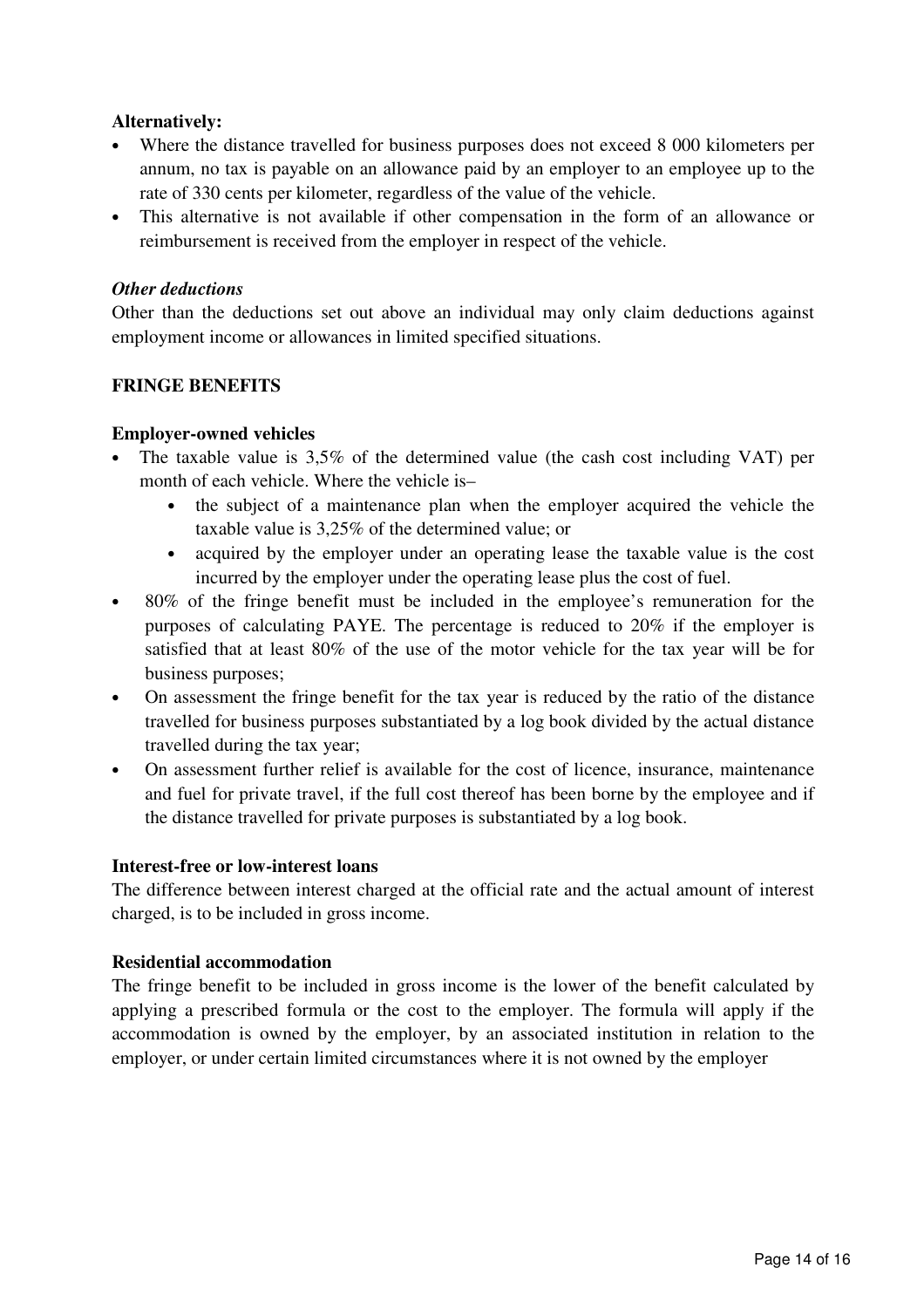# **CORPORATE TAX RATES**

| <b>YEARS OF ASSESSMENT ENDING BETWEEN</b><br>1 APRIL 2015 AND 31 MARCH 2016 |            |     |
|-----------------------------------------------------------------------------|------------|-----|
| <b>Normal tax</b>                                                           |            |     |
| Companies and close corporations                                            | Basic rate | 28% |
| Personal service provider companies                                         | Basic rate | 28% |
| Foreign resident companies which earn income from a SA source   Basic rate  |            | 28% |

### **SMALL BUSINESS CORPORATIONS**

Financial years ending on any date between 1 April 2015 and 31 March 2016

| Taxable income                 | <b>Rate of tax</b>                               |
|--------------------------------|--------------------------------------------------|
|                                | R                                                |
| $0 - 73650$                    | $0\%$ of taxable income                          |
| $\frac{1}{2}$ 73 651 – 365 000 | 7\% of taxable income above 73 650               |
| $365001 - 550000$              | $20\,395 + 21\%$ of taxable income above 365 000 |
| 550 001 and above              | 59 245 + 28% of the amount above 550 000         |

#### **MICRO BUSINESSES**

Financial years ending on any date between 1 April 2015 and 31 March 2016

| <b>Taxable turnover</b> | <b>Rate of tax</b>                             |
|-------------------------|------------------------------------------------|
|                         | R                                              |
| $0 - 335000$            | $0\%$ of taxable turnover                      |
| $335001 - 500000$       | 1% of taxable turnover above 335 000           |
| $500001 - 750000$       | $1650 + 2\%$ of taxable turnover above 500 000 |
| 750 001 and above       | $6500 + 3\%$ of taxable turnover above 750 000 |

## **EFFECTIVE CAPITAL GAINS TAX (CGT) RATES**

Capital gains on the disposal of assets are included in taxable income.

### **Maximum effective rate of tax**

Individuals and special trusts 13.65% Companies 18.65% Other trusts 27.31%

## **OTHER TAXES, DUTIES AND LEVIES**

#### **Value-added Tax (VAT)**

VAT is levied at the standard rate of 14% on the supply of goods and services by registered vendors.